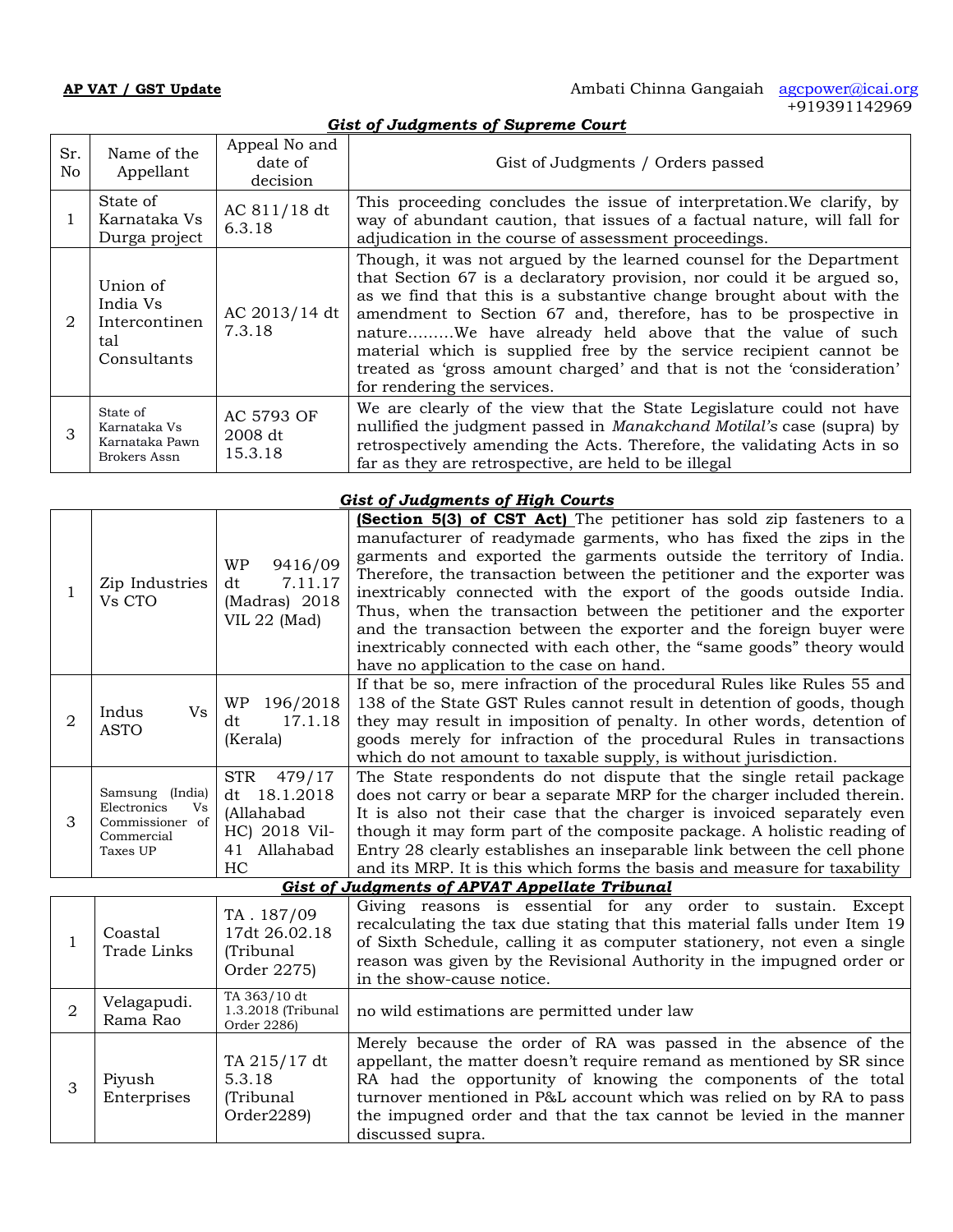| 4              | V.R.<br>Enterprises                                             | TA 391/11 dt<br>9.3.18 (Tribunal<br>Order2299)                     | The Supreme Court, on various occasions, held that the classification<br>of any commodity should be determined basing on the purpose for<br>which it is sold                                                                                                                                                                                                                                                                   |
|----------------|-----------------------------------------------------------------|--------------------------------------------------------------------|--------------------------------------------------------------------------------------------------------------------------------------------------------------------------------------------------------------------------------------------------------------------------------------------------------------------------------------------------------------------------------------------------------------------------------|
| 5              | Monish Glass<br>House                                           | TA 178/08 dt<br>12.3.18 (Tribunal<br>Order2300)                    | It is only when there is no specific entry, the general entry can be<br>reckoned                                                                                                                                                                                                                                                                                                                                               |
| 6              | Hima Kasturi<br>Inn,<br>Vizianagaram                            | TA 10/16 dt<br>20.3.18<br>(Tribunal<br>Order 2320)                 | these provisions makes abundantly clear that the rate of tax is<br>determined by the amount of turnover, whereas the entitlement to<br>claim ITC is only when the annual turnover is Rs.1.5 crores and above.<br>Therefore, RA is correct in withdrawing the claim of ITC                                                                                                                                                      |
|                |                                                                 |                                                                    | GOs issued - GST                                                                                                                                                                                                                                                                                                                                                                                                               |
| 1              | G.O.MS.No.<br>117                                               | 1.3.18                                                             | Constitution of the Andhra Pradesh Appellate Authority for Advance<br>Ruling - 1. Chief Commissioner of Central Tax, Visakhapatnam Zone 2.<br>Chief Commissioner of State Tax, Andhra Pradesh                                                                                                                                                                                                                                  |
|                |                                                                 |                                                                    | Notification issued - CGST                                                                                                                                                                                                                                                                                                                                                                                                     |
| $\mathbf{1}$   | <b>Notification</b><br>No.<br>$12/2018 -$<br><b>Central Tax</b> | 7.3.18                                                             | Amendment to CGST Rules, 2017                                                                                                                                                                                                                                                                                                                                                                                                  |
|                |                                                                 |                                                                    | <b>Additional Commissioner Orders</b>                                                                                                                                                                                                                                                                                                                                                                                          |
| 1              | Oceanic<br>Tropical<br>Fruits (P)Ltd                            | CCT's<br>Ref.No.LII(2)/1<br>51/16 dt<br>22.3.18 (ACO<br>431)       | The Mango fruit pulp and Mango fruit concentrate have different<br>names, characters and uses The ADC failed to note the<br>difference between the Mango concentrate (relevant to the present case)<br>and the Mango Fruit pulp concentrate (considered by the Tribunal in<br>the relied upon case) [arguable case exists]                                                                                                     |
| 2              | Vedik Ispat<br>Private<br>Limted                                | CCT's<br>Ref.No.LII(2)/2<br>$14/17$ dt<br>23.3.18 (ACO<br>435      | Revision is made due to defects in Form F Under Section 6A(3). The<br>appeal lies to Tribunal $U/s$ 18A of CST Act without payment part<br>payment of tax for admission. Tribunal has power to stay the demand<br>depending upon the payment of taxes in other States.                                                                                                                                                         |
|                |                                                                 |                                                                    | <b>ADC (presently Appellate Joint Commissioner) Orders</b>                                                                                                                                                                                                                                                                                                                                                                     |
| 1              | Cheminova<br>Limited                                            | Appeal No. VJA-<br>II/59/2017-18<br>dt 8.318 (AJC<br>2821)         | Though, the appellant has contested against the rejection of sale<br>returns claim, but could not file any evidence in support of such sale<br>returns claim. (Appellant has to produce the documents to support<br>his submissions – Machinery provisions are to be construed not to<br>defeat the provisions of sales returns)                                                                                               |
| $\overline{2}$ | Subham<br>Electronics                                           | Appeal No.<br>62/2015-16<br>$(NLR)(TAX)$ dt<br>8.318 (ADC<br>2828) | The assessing authority ought to have arrived the actual stock<br>variation with reference to physical stock, book stock besides stock<br>summary filed by the appellants with reference to stock register etc<br>and arrive the turnover item wise and rate wise and adopt the Gross<br>Profit on par books of accounts                                                                                                       |
| З              | Tata Motors                                                     | VJA-<br>II/20/2017-18<br>dt 12.3.18 (ADC<br>2834)                  | perspective the amounts reimbursed to intermidate dealers by the<br>appellant for post sale service activity shall be considered as related<br>to sales of vehicles only and automatically liable to be taxed as part of<br>sale price. (Orders are against spirit of SC judgment in the case of<br>Maya Appliances in AC 357-367/18 dt 6.2.18 and SC judgment in the<br>case of Universal Cylinders in AC 2431/18 dt 23.2.18) |
|                | Satya Sai<br>Rice Mill                                          | VJA-<br>II/43/2016-17<br>dt 12.3.18 (ADC<br>2836)                  | export documents are to be filed only before the first assessing<br>authority, and in view of the above decision of A.P. High Court and<br>considering the above Govt. Memo, the request of the appellant to<br>consider the export documents post assessment cannot be<br>accepted(Orders are against spirit of SC judgment in the case of<br>Ambuja Cements in AC 2641/2000 dt 18.7.05(142 STC 1)                            |

## **DC Orders** (Presently Joint Commissioner of State Taxes)

| Venkateswara | Rc. No.42/2017. $\vert$<br>A9 Dt. 06.03.18. | there is no provision under the Act, 2005 to revise the assessment to<br>lower the taxes levied by the Assessing Authority, and in the light of |  |
|--------------|---------------------------------------------|-------------------------------------------------------------------------------------------------------------------------------------------------|--|
| Sweets       | D.C.Order                                   | $^{\prime}$ contention of the dealer that they did not run the restaurant and not $\vert$                                                       |  |